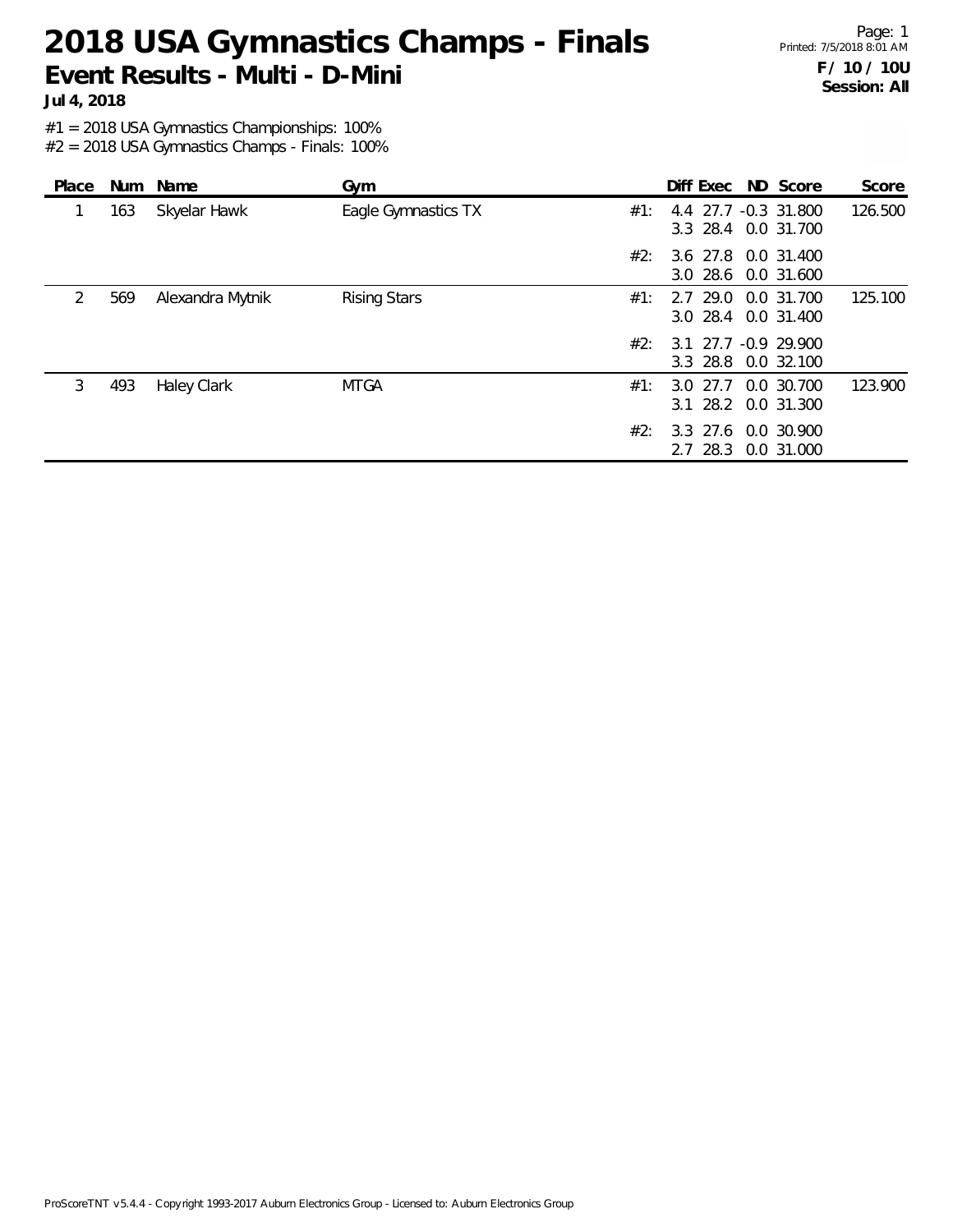Page: 1 Printed: 7/5/2018 8:01 AM **M / 10 / 10U Session: All**

**Jul 4, 2018**

#1 = 2018 USA Gymnastics Championships: 100%

| Place         |     | Num Name      | Gym                  |     | Diff Exec ND Score                           |            | Score   |
|---------------|-----|---------------|----------------------|-----|----------------------------------------------|------------|---------|
|               | 393 | Nate Erkert   | <b>High Energy</b>   | #1: | 3.1 28.2 0.0 31.300<br>3.2 28.1 0.0 31.300   |            | 123.400 |
|               |     |               |                      | #2: | 3.0 27.2 0.0 30.200<br>2.1 28.5 0.0 30.600   |            |         |
| $\mathcal{P}$ | 782 | Daniel Jarman | Wasatch              | #1: | 3.1 27.3 0.0 30.400<br>3.2 26.8 -0.3 29.700  |            | 112.000 |
|               |     |               |                      | #2: | 0.7 20.2 0.0 20.900<br>3.8 27.2 0.0 31.000   |            |         |
| 3             | 540 | West Fowler   | Panhandle Perfection | #1: | $0.6$ 19.9<br>3.1 27.0 0.0 30.100            | 0.0 20.500 | 111.200 |
|               |     |               |                      | #2∵ | 3.1 27.9 -0.9 30.100<br>3.4 28.0 -0.9 30.500 |            |         |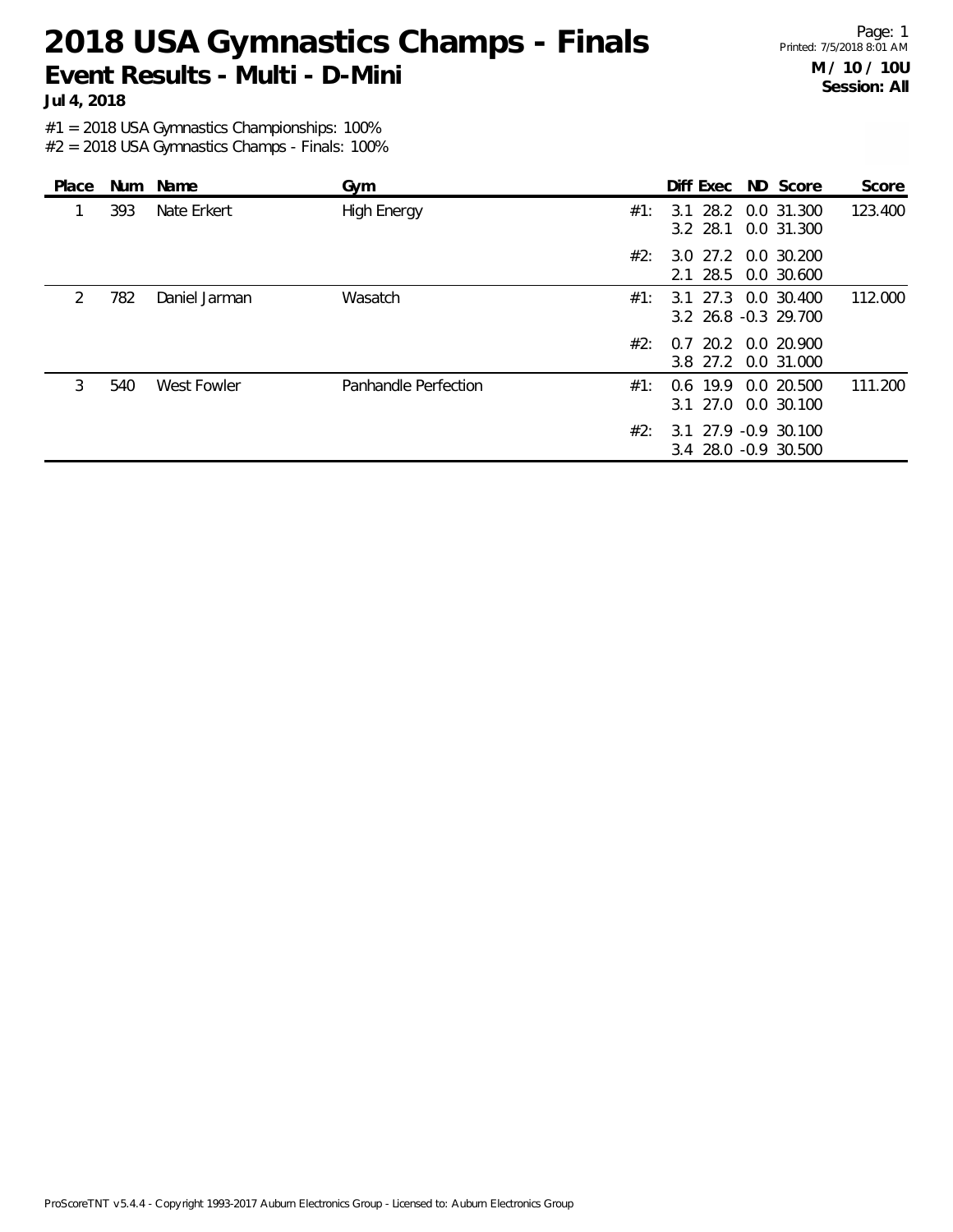Page: 1 Printed: 7/5/2018 8:01 AM **F / 10 / 11-12 Session: All**

**Jul 4, 2018**

#1 = 2018 USA Gymnastics Championships: 100%

| Place          | Num | Name              | Gym               |     | Diff Exec<br>ND Score                                    | Score   |
|----------------|-----|-------------------|-------------------|-----|----------------------------------------------------------|---------|
| 1              | 290 | Leah Garafalo     | Garden State      | #1: | 28.7<br>0.0 31.800<br>3.1<br>3.3 28.5<br>0.0 31.800      | 126.000 |
|                |     |                   |                   | #2: | 0.0 31.100<br>3.3 27.8<br>3.2 28.1<br>0.0 31.300         |         |
| $\overline{2}$ | 691 | MaryDeary Lehman  | <b>TEG</b>        | #1: | 3.7<br>27.5<br>0.0 31.200<br>27.9<br>3.9<br>0.0 31.800   | 125.300 |
|                |     |                   |                   | #2: | 3.2 28.6<br>0.0 31.800<br>3.5 27.9 -0.9 30.500           |         |
| 3              | 34  | Ava Huss          | Air Sports        | #1: | 2.7 27.8<br>0.0 30.500<br>28.0<br>2.7<br>0.0 30.700      | 124.700 |
|                |     |                   |                   | #2: | 28.6<br>0.0 31.600<br>3.0<br>28.4<br>0.0 31.900<br>3.5   |         |
| 4              | 67  | Skyla Johnson     | All American      | #1: | 27.2 -1.2 30.400<br>4.4<br>3.3 27.7<br>0.0 31.000        | 122.800 |
|                |     |                   |                   | #2: | 28.1<br>3.1<br>0.0 31.200<br>3.0 27.5 -0.3 30.200        |         |
| 5              | 195 | Ava Dehanes       | <b>ETA</b>        | #1: | 2.7 28.8<br>0.0 31.500<br>29.2<br>2.9<br>0.0 32.100      | 121.700 |
|                |     |                   |                   | #2: | 3.1<br>24.8<br>0.0 27.900<br>27.7 -0.9 30.200<br>3.4     |         |
| 6              | 206 | Logan McCoy       | <b>ETA</b>        | #1: | 28.3<br>0.0 32.700<br>4.4<br>28.1<br>0.0 31.200<br>3.1   | 117.100 |
|                |     |                   |                   | #2: | 3.4 27.9 -0.6 30.700<br>20.1<br>0.0 22.500<br>2.4        |         |
| $\overline{7}$ | 397 | Ryen Smith        | <b>High Point</b> | #1: | 3.5<br>27.7<br>0.0 31.200<br>27.8<br>3.1<br>0.0 30.900   | 116.000 |
|                |     |                   |                   | #2: | 3.3<br>28.1<br>0.0 31.400<br>2.4<br>20.1<br>0.0 22.500   |         |
| 8              | 597 | Rosalie Thongphay | SGT               | #1: | 28.1<br>4.4<br>0.0 32.500<br>3.5 27.0 -0.9 29.600        | 115.700 |
|                |     |                   |                   | #2: | 2.4 20.1 0.0 22.500<br>3.4 27.7 0.0 31.100               |         |
| 9              | 499 | Betsy Nash        | <b>MTGA</b>       | #1: | 3.0 28.3 0.0 31.300<br>3.1 25.8 -0.3 28.600              | 59.900  |
|                |     |                   |                   | #2: | $0.0\ 0.0$<br>0.0<br>0.000<br>$0.0\ 0.0$<br>0.000<br>0.0 |         |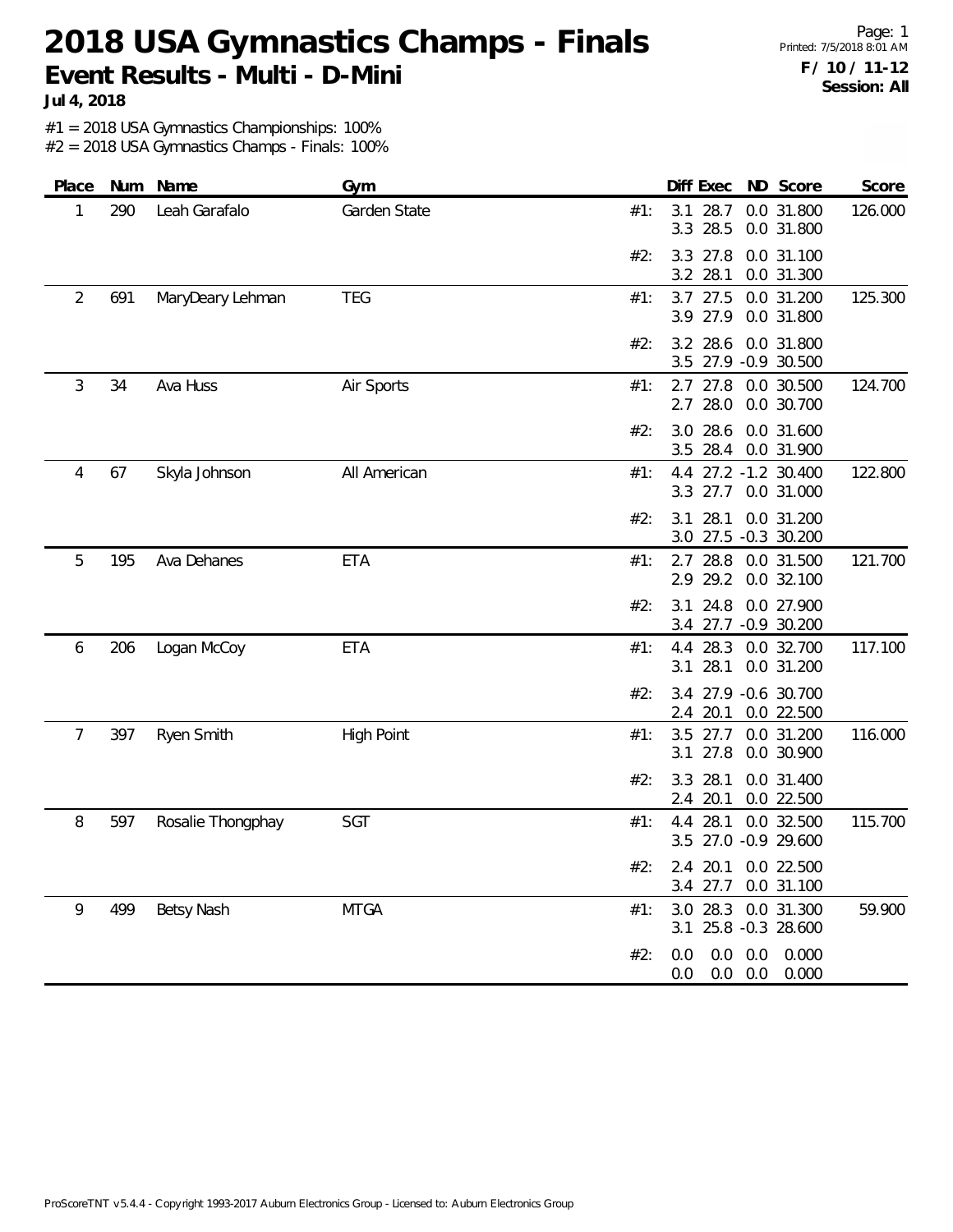Page: 1 Printed: 7/5/2018 8:01 AM **M / 10 / 11-12 Session: All**

**Jul 4, 2018**

#1 = 2018 USA Gymnastics Championships: 100%

| Place |     | Num Name        | Gym                |     | Diff Exec ND Score                             |  | Score   |
|-------|-----|-----------------|--------------------|-----|------------------------------------------------|--|---------|
|       | 293 | Reilly Lichtman | Garden State       | #1: | 3.3 28.1 0.0 31.400<br>3.2 27.8 0.0 31.000     |  | 122.600 |
|       |     |                 |                    | #2: | 3.4 28.5 0.0 31.900<br>3.1 25.2 0.0 28.300     |  |         |
|       | 590 | Maxx Smithlin   | <b>SGA Ballard</b> | #1: | 1.8 26.8 -3.3 25.300<br>3.1 28.0 0.0 31.100    |  | 110.700 |
|       |     |                 |                    | #2: | 1.3 27.0 -0.6 27.700<br>$1.2$ 26.9 -1.5 26.600 |  |         |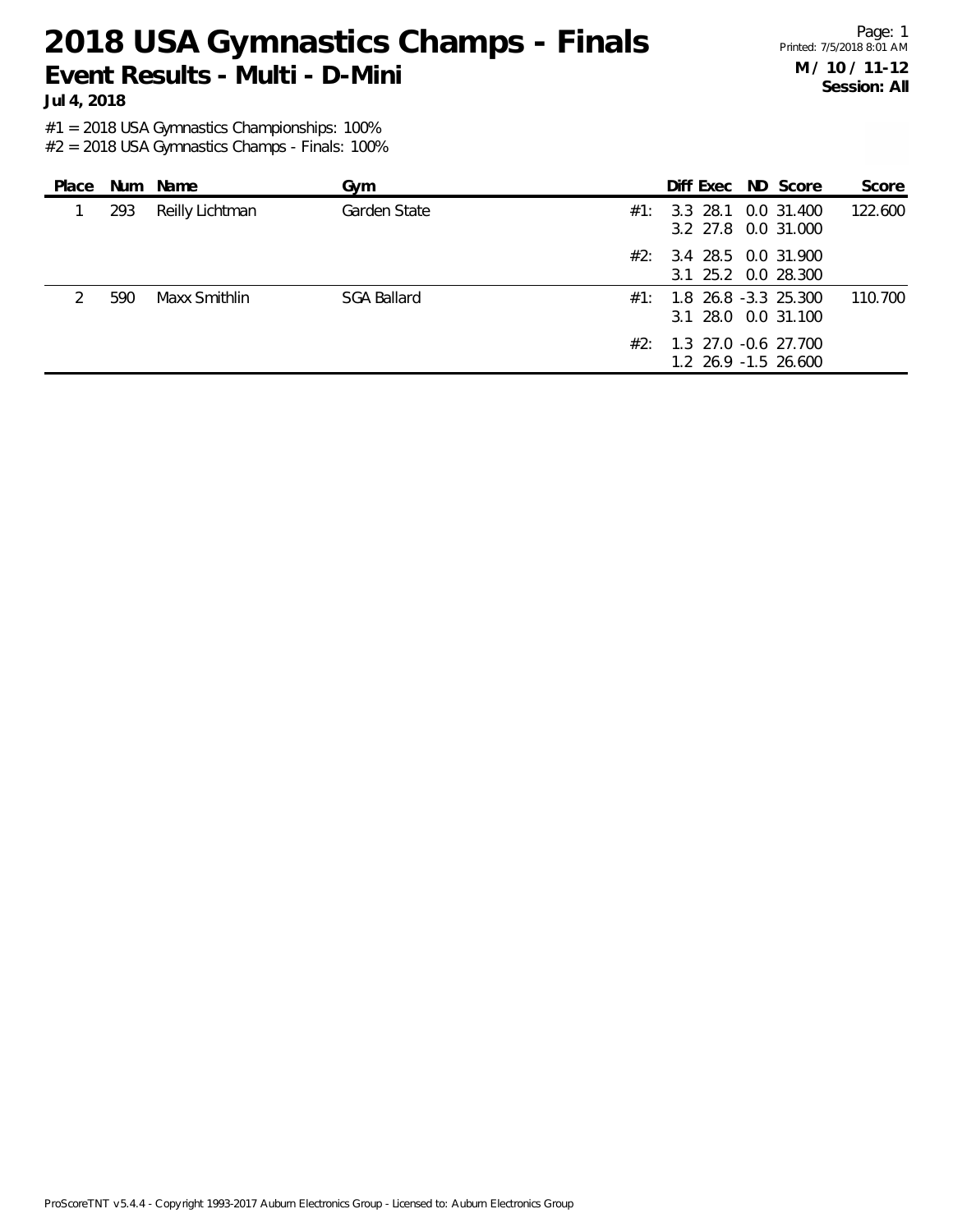Page: 1 Printed: 7/5/2018 9:05 AM **F / 10 / 13-14 Session: All**

**Jul 4, 2018**

#1 = 2018 USA Gymnastics Championships: 100%

| Place | Num | Name                  | Gym                     |     | Diff Exec                    | ND Score                                    | Score   |
|-------|-----|-----------------------|-------------------------|-----|------------------------------|---------------------------------------------|---------|
| 1     | 13  | Jessica Francis       | 3T1                     | #1: | 28.7<br>3.4<br>29.0<br>2.7   | 0.0 32.100<br>0.0 31.700                    | 127.000 |
|       |     |                       |                         | #2: | 28.4<br>3.3<br>28.4<br>3.1   | 0.0 31.700<br>0.0 31.500                    |         |
| 2T    | 172 | Caroline Walker       | Eagle Gymnastics TX     | #1: | 3.2 28.2<br>3.3 28.4         | 0.0 31.400<br>0.0 31.700                    | 126.100 |
|       |     |                       |                         | #2: | 3.1<br>3.4                   | 28.4 -0.3 31.200<br>28.4 0.0 31.800         |         |
| 3T    | 797 | Giana Bianchini       | World Elite             | #1: | 3.1                          | 28.5 -0.3 31.300<br>4.4 27.6 -0.3 31.700    | 126.100 |
|       |     |                       |                         | #2: | 3.3<br>28.1<br>3.0 28.7      | 0.0 31.400<br>0.0 31.700                    |         |
| 4     | 318 | Alexis Gustavson      | Gymagic                 | #1: | 4.4<br>27.6<br>3.7           | 0.0 32.000<br>28.6 -0.9 31.400              | 125.300 |
|       |     |                       |                         | #2: | 2.9 27.7<br>3.6 27.7         | 0.0 30.600<br>0.0 31.300                    |         |
| 5T    | 87  | <b>Brinn Durocher</b> | Aspire                  | #1: |                              | 3.1 27.8 -0.3 30.600<br>4.4 27.9 0.0 32.300 | 124.900 |
|       |     |                       |                         | #2: | 3.3 28.1                     | 3.5 27.4 -0.3 30.600<br>0.0 31.400          |         |
| 6T    | 289 | Rachael DeSimone      | Garden State            | #1: | 3.3<br>28.1<br>3.3 28.3      | 0.0 31.400<br>0.0 31.600                    | 124.900 |
|       |     |                       |                         | #2: | 27.9<br>3.1<br>28.2<br>2.7   | 0.0 31.000<br>0.0 30.900                    |         |
| 7     | 769 | Rachel Holland        | W TX TNT EXPLOSION      | #1: | 28.7<br>3.1<br>2.9 27.9      | 0.0 31.800<br>0.0 30.800                    | 124.500 |
|       |     |                       |                         | #2: | 27.8<br>2.7<br>3.2 28.2      | 0.0 30.500<br>0.0 31.400                    |         |
| 8     | 482 | Joney Servantes       | Millers Gymnastics      | #1: | 3.2 27.7<br>3.3 28.4         | 0.0 30.900<br>0.0 31.700                    | 124.400 |
|       |     |                       |                         |     | 3.0 27.7                     | #2: 3.1 28.0 0.0 31.100<br>0.0 30.700       |         |
| 9     | 413 | Skylar Reale          | Indigo                  | #1: | 28.6<br>3.1<br>3.1           | 0.0 31.700<br>28.0 -0.3 30.800              | 62.500  |
|       |     |                       |                         | #2: | 0.0<br>0.0<br>0.0<br>0.0     | 0.0<br>0.000<br>0.0<br>0.000                |         |
| 10    | 633 | Elayna Bowe           | <b>Stars Gymnastics</b> | #1: | 28.8<br>3.1                  | 3.2 28.2 -0.9 30.500<br>0.0 31.900          | 62.400  |
|       |     |                       |                         | #2: | 0.0<br>0.0<br>$0.0\,$<br>0.0 | 0.0<br>0.000<br>0.0<br>0.000                |         |
| 11T   | 457 | Madison Zander        | Let It Shine            | #1: | $3.2$ 27.6                   | 0.0 30.800<br>4.8 27.6 -0.9 31.500          | 62.300  |
|       |     |                       |                         | #2: | 0.0<br>0.0<br>0.0<br>0.0     | 0.0<br>0.000<br>0.0<br>0.000                |         |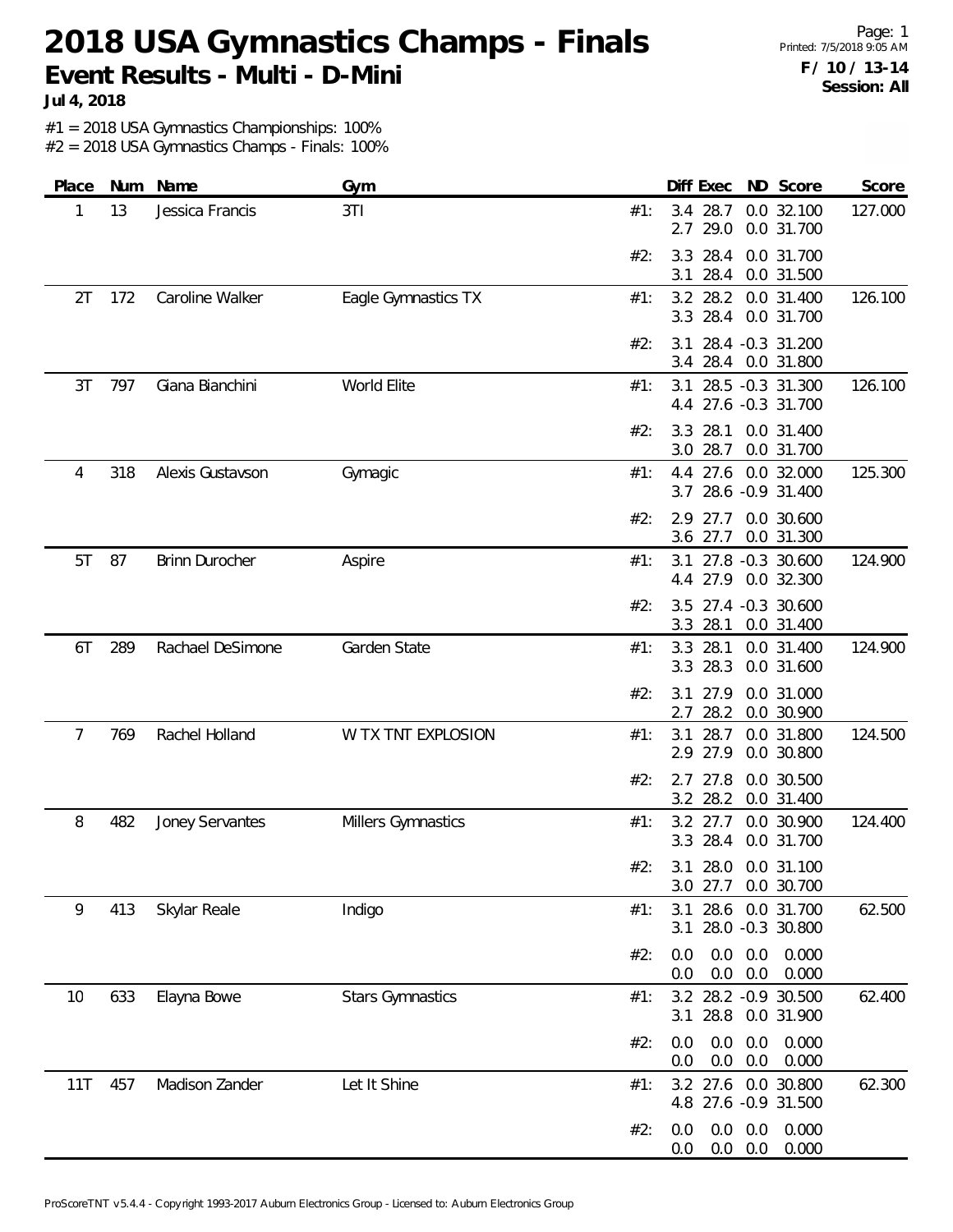Page: 2 Printed: 7/5/2018 9:05 AM **F / 10 / 13-14 Session: All**

**Jul 4, 2018**

#1 = 2018 USA Gymnastics Championships: 100%

| Place      | Num | Name             | Gym           |     | Diff Exec<br>ND Score                                            | Score  |
|------------|-----|------------------|---------------|-----|------------------------------------------------------------------|--------|
| 12T        | 775 | Tanna Andersen   | Wasatch       | #1: | 28.3<br>0.0 31.400<br>3.1<br>2.9 28.0<br>0.0 30.900              | 62.300 |
|            |     |                  |               | #2: | 0.0<br>0.0<br>0.000<br>0.0<br>0.0<br>0.0<br>0.0<br>0.000         |        |
| 13         | 736 | Carris Coe       | Tumble Tech   | #1: | 28.5<br>3.1<br>0.0 31.600<br>28.2 -0.9 30.600<br>3.3             | 62.200 |
|            |     |                  |               | #2: | 0.0<br>0.0<br>0.0<br>0.000<br>0.0<br>0.0<br>0.0<br>0.000         |        |
| 14         | 498 | Ella Henshaw     | <b>MTGA</b>   | #1: | 0.0 30.900<br>3.0 27.9<br>28.1<br>3.1<br>0.0 31.200              | 62.100 |
|            |     |                  |               | #2: | 0.0<br>0.0<br>0.0<br>0.000<br>0.0<br>0.0<br>0.0<br>0.000         |        |
| 15         | 497 | Aamirah Hayes    | <b>MTGA</b>   | #1: | 3.3<br>26.8<br>0.0 30.100<br>28.2<br>0.0 31.300<br>3.1           | 61.400 |
|            |     |                  |               | #2: | 0.0<br>0.0<br>0.0<br>0.000<br>0.0<br>0.000<br>0.0<br>0.0         |        |
| <b>16T</b> | 45  | Taryn Taha       | Airbenders    | #1: | 28.1 -0.3 30.900<br>3.1<br>3.2 27.4 -0.3 30.300                  | 61.200 |
|            |     |                  |               | #2: | 0.0<br>0.0<br>0.0<br>0.000<br>0.0<br>0.000<br>0.0<br>0.0         |        |
| 17T        | 214 | Michelle Sherman | <b>ETA</b>    | #1: | 28.2<br>0.0 30.300<br>2.1<br>28.2<br>0.0 30.900<br>2.7           | 61.200 |
|            |     |                  |               | #2: | 0.0<br>0.0<br>0.000<br>0.0<br>0.0<br>0.0<br>0.000<br>0.0         |        |
| <b>18T</b> | 539 | Maya Billingslea | Opelika T & T | #1: | 27.8 -0.3 30.200<br>2.7<br>28.1<br>0.0 31.000<br>2.9             | 61.200 |
|            |     |                  |               | #2: | 0.0<br>0.0<br>0.0<br>0.000<br>0.0<br>0.000<br>0.0<br>0.0         |        |
| 19         | 194 | Alana Cushing    | <b>ETA</b>    | #1: | 27.7 -0.3 29.500<br>2.1<br>1.9 27.1 -6.3 22.700                  | 52.200 |
|            |     |                  |               |     | #2: 0.0 0.0 0.0 0.000<br>$0.0\quad 0.0$<br>0.0<br>0.000          |        |
| 20         | 454 | Olivia Lanham    | Let It Shine  | #1: | 0.0<br>$0.0\quad 0.0$<br>0.000<br>3.4 27.7 0.0 31.100            | 31.100 |
|            |     |                  |               | #2: | 0.0<br>$0.0\quad 0.0$<br>0.000<br>$0.0\quad 0.0$<br>0.000<br>0.0 |        |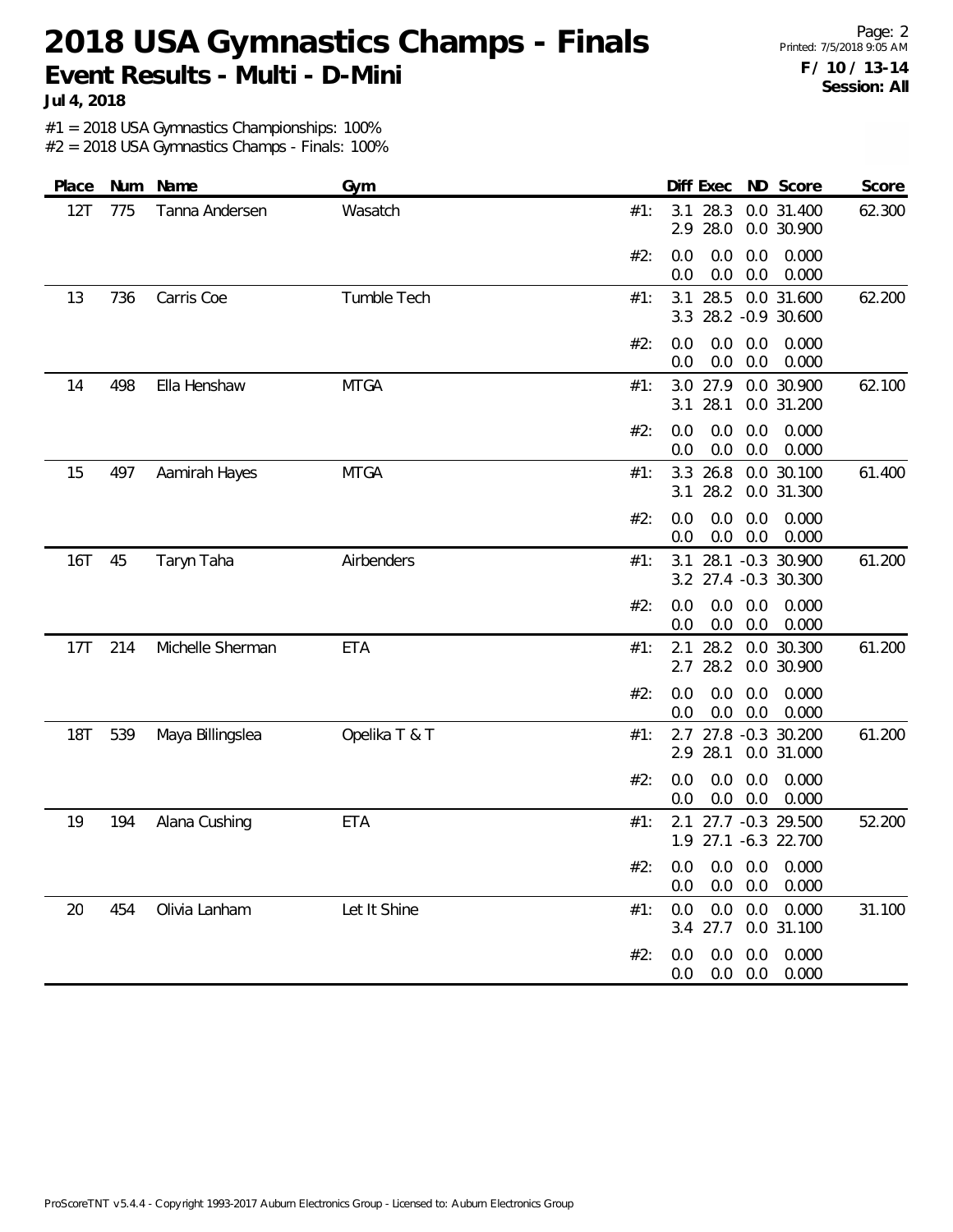Page: 1 Printed: 7/5/2018 9:05 AM **M / 10 / 13-14 Session: All**

**Jul 4, 2018**

#1 = 2018 USA Gymnastics Championships: 100%

| Place          | Num            | Name            | Gym                                                           | Diff Exec<br>ND Score<br>Score                                         |
|----------------|----------------|-----------------|---------------------------------------------------------------|------------------------------------------------------------------------|
| 1              | 522            | Carter Black    | <b>NVG</b>                                                    | 5.2<br>28.1 -0.9 32.400<br>131.400<br>#1:<br>4.8<br>28.1<br>0.0 32.900 |
|                |                |                 |                                                               | 4.8 28.5<br>0.0 33.300<br>#2:<br>4.8<br>28.0<br>0.0 32.800             |
| $\overline{2}$ | 645            | Eli Lubell      | <b>STRM</b>                                                   | 5.2 28.3 -0.9 32.600<br>130.700<br>#1:<br>5.2 28.6 -0.9 32.900         |
|                |                |                 |                                                               | 28.8 - 0.9 32.300<br>#2:<br>4.4<br>28.5<br>0.0 32.900<br>4.4           |
| 3              | 489            | Jack Ledford    | <b>MJM Studios</b>                                            | 127.400<br>27.8 0.0 32.200<br>#1:<br>4.4<br>27.4<br>0.0 31.800<br>4.4  |
|                |                |                 |                                                               | 3.6 28.2<br>0.0 31.800<br>#2:<br>3.4 28.2<br>0.0 31.600                |
| 768<br>4       | Nate Swanepoel | Vargas Academy  | 127.000<br>3.5 27.7 0.0 31.200<br>#1:<br>4.8 28.0 -0.3 32.500 |                                                                        |
|                |                |                 |                                                               | #2:<br>3.2 27.9<br>0.0 31.100<br>28.5<br>0.0 32.200<br>3.7             |
| 5              | 808            | Andrew Lamb     | World Elite                                                   | 28.6<br>0.0 33.400<br>126.200<br>#1:<br>4.8<br>3.5 28.5 -0.9 31.100    |
|                |                |                 |                                                               | 4.8 28.1 -1.5 31.400<br>#2:<br>3.2 27.4 -0.3 30.300                    |
| 6              | 347            | Josh Sar-Shalom | Gymnastics Du Sol                                             | 126.000<br>3.3 28.4 0.0 31.700<br>#1:<br>3.2 28.5<br>0.0 31.700        |
|                |                |                 |                                                               | 28.0 -0.3 30.800<br>#2:<br>3.1<br>28.5 0.0 31.800<br>3.3               |
| 7              | 502            | Thomas Watson   | <b>MTGA</b>                                                   | 4.8 27.3 -0.9 31.200<br>117.200<br>#1:<br>5.2 27.5 -0.3 32.400         |
|                |                |                 |                                                               | 2.4 19.9<br>0.0 22.300<br>#2:<br>27.4 - 0.9 31.300<br>4.8              |
| 8              | 541            | Ryan Diez       | Park Avenue Gym                                               | 28.1<br>0.0 32.500<br>96.300<br>#1:<br>4.4<br>4.4 28.5<br>0.0 32.900   |
|                |                |                 |                                                               | 3.6 28.2 -0.9 30.900<br>#2:<br>$0.0$ $0.0$ $0.000$<br>0.0              |
| 9T             | 354            | Rory O'Neil     | <b>Gypsy Flyers</b>                                           | 5.2 27.0 -0.9 31.300<br>63.400<br>#1:<br>5.2 27.2 -0.3 32.100          |
|                |                |                 |                                                               | 0.0<br>$0.0\quad 0.0$<br>0.000<br>#2:<br>0.0<br>0.0<br>0.000<br>0.0    |
| 10T            | 801            | Rowan Deakin    | World Elite                                                   | 4.4 27.6 0.0 32.000<br>63.400<br>#1:<br>2.9 28.5<br>0.0 31.400         |
|                |                |                 |                                                               | 0.0<br>0.0<br>0.000<br>#2:<br>0.0<br>0.0<br>0.0<br>0.000<br>0.0        |
| 11             | 343            | Edon Hartzy     | Gymnastics Du Sol                                             | 3.3 28.4<br>0.0 31.700<br>63.000<br>#1:<br>3.2 28.1<br>0.0 31.300      |
|                |                |                 |                                                               | 0.0<br>#2:<br>0.0<br>0.0<br>0.000<br>$0.0\ 0.0$<br>0.000<br>0.0        |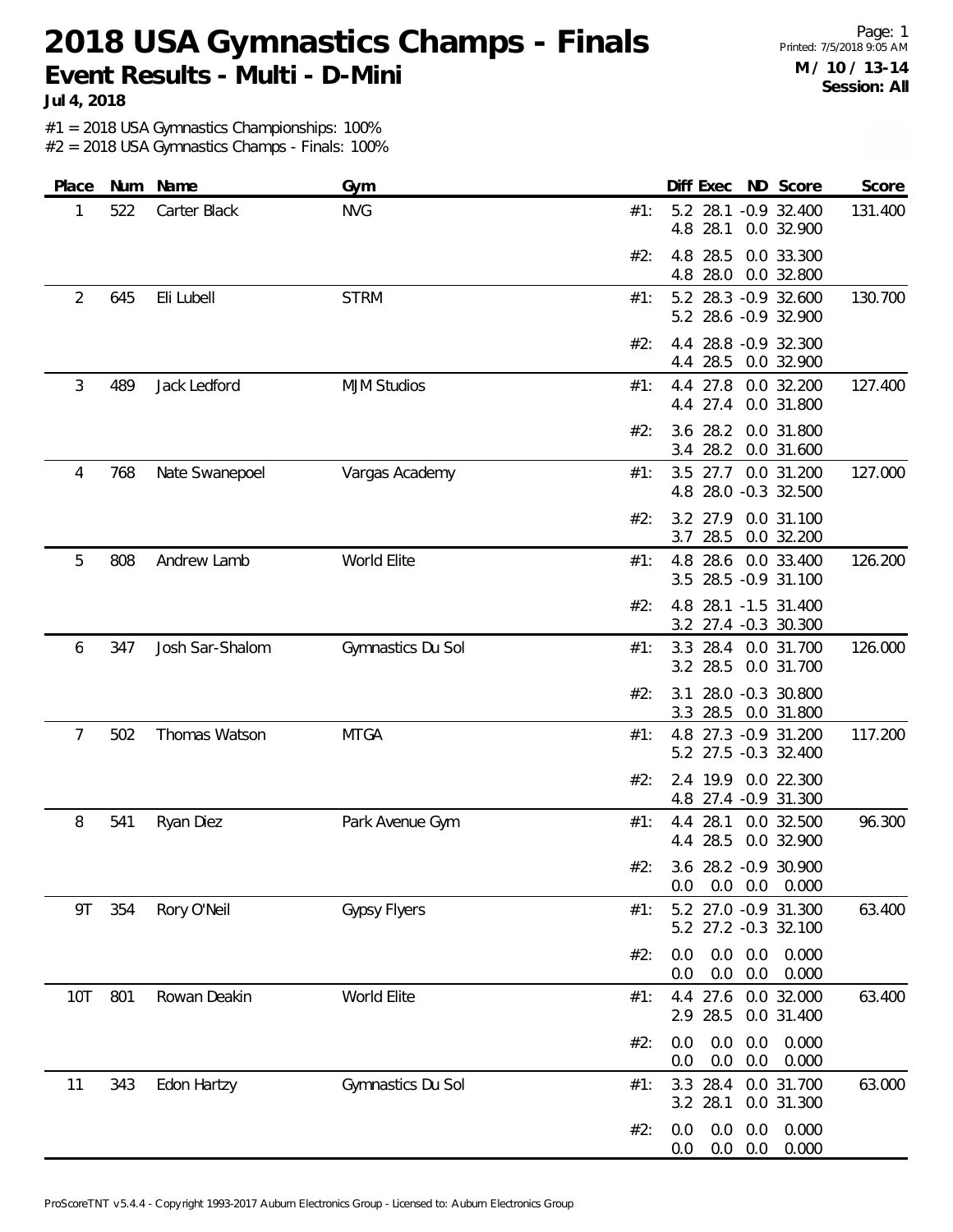Page: 2 Printed: 7/5/2018 9:05 AM **M / 10 / 13-14 Session: All**

**Jul 4, 2018**

#1 = 2018 USA Gymnastics Championships: 100%

| Place | Num | Name            | Gym                 |     | Diff Exec                  |            | ND Score                       | Score  |
|-------|-----|-----------------|---------------------|-----|----------------------------|------------|--------------------------------|--------|
| 12    | 614 | Dylan Gharbaoui | So Cal TTC          | #1: | 28.6<br>3.0<br>27.6<br>3.1 |            | 0.0 31.600<br>0.0 30.700       | 62.300 |
|       |     |                 |                     | #2: | 0.0<br>0.0<br>0.0<br>0.0   | 0.0<br>0.0 | 0.000<br>0.000                 |        |
| 13    | 622 | Ben Adams       | Sonshine Gymnastics | #1: | $3.2$ 27.1<br>2.9 28.4     |            | 0.0 30.300<br>0.0 31.300       | 61.600 |
|       |     |                 |                     | #2: | 0.0<br>0.0<br>0.0<br>0.0   | 0.0<br>0.0 | 0.000<br>0.000                 |        |
| 14    | 582 | Zachary Halter  | <b>SGA Ballard</b>  | #1: | 3.2 27.9<br>3.4 27.3       |            | $-0.3$ 30.800<br>0.0 30.700    | 61.500 |
|       |     |                 |                     | #2: | 0.0<br>0.0<br>0.0<br>0.0   | 0.0<br>0.0 | 0.000<br>0.000                 |        |
| 15    | 329 | Alex Fu         | Gymfinity           | #1: | 28.1<br>2.7<br>27.6<br>3.0 |            | 0.0 30.800<br>0.0 30.600       | 61.400 |
|       |     |                 |                     | #2: | 0.0<br>0.0<br>0.0<br>0.0   | 0.0<br>0.0 | 0.000<br>0.000                 |        |
| 16    | 184 | Alex Balinbin   | Elmwood             | #1: | 1.2 20.5<br>4.4            |            | 0.0 21.700<br>27.0 -1.5 29.900 | 51.600 |
|       |     |                 |                     | #2: | 0.0<br>0.0<br>0.0<br>0.0   | 0.0<br>0.0 | 0.000<br>0.000                 |        |
|       |     |                 |                     |     |                            |            |                                |        |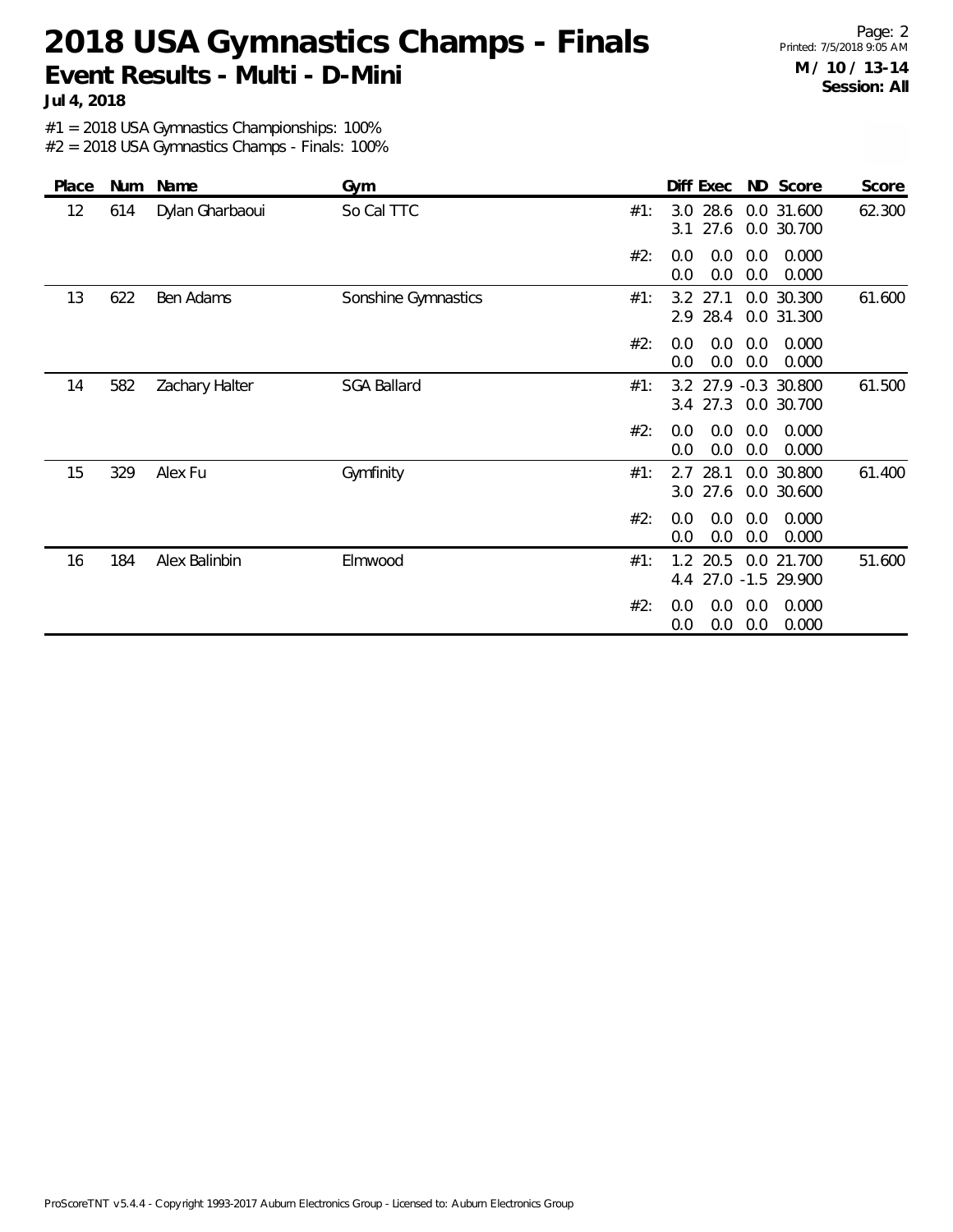Page: 1 Printed: 7/5/2018 8:01 AM **F / 10 / 15+ Session: All**

**Jul 4, 2018**

#1 = 2018 USA Gymnastics Championships: 100%

| Place    | Num | Name              | Gym                                                        | Score<br>Diff Exec ND Score                                              |
|----------|-----|-------------------|------------------------------------------------------------|--------------------------------------------------------------------------|
| 1        | 799 | Ellie Clater      | World Elite                                                | 5.2 28.8<br>0.0 34.000<br>130.200<br>#1:<br>5.2 28.2<br>0.0 33.400       |
|          |     |                   |                                                            | 3.3 28.7<br>0.0 32.000<br>#2:<br>28.7 -0.9 30.800<br>3.0                 |
| 2        | 586 | <b>Betty Reed</b> | <b>SGA Ballard</b>                                         | 28.8<br>0.0 32.000<br>3.2<br>127.800<br>#1:<br>3.3 28.7<br>0.0 32.000    |
|          |     |                   |                                                            | 3.5 28.5<br>0.0 32.000<br>#2:<br>3.4 28.4<br>0.0 31.800                  |
| 3        | 487 | Erin Dirr         | <b>MJM Studios</b>                                         | 127.200<br>4.8 27.7 0.0 32.500<br>#1:<br>4.8 27.6 -0.9 31.500            |
|          |     |                   | 0.0 31.400<br>3.5<br>27.9<br>#2:<br>3.0 28.8<br>0.0 31.800 |                                                                          |
| 706<br>4 |     | Kaley DeWeese     | The Palaestra                                              | 3.6 28.5<br>0.0 32.100<br>126.800<br>#1:<br>3.5 28.7<br>0.0 32.200       |
|          |     |                   |                                                            | 3.0 28.6<br>0.0 31.600<br>#2:<br>28.5 -0.9 30.900<br>3.3                 |
| 5        | 759 | Ansley Tobin      | <b>Ultimate Air</b>                                        | 29.0<br>0.0 32.100<br>3.1<br>126.300<br>#1:<br>4.8 27.3<br>0.0 32.100    |
|          |     |                   |                                                            | 28.0<br>0.0 31.000<br>#2:<br>3.0<br>2.7<br>28.4<br>0.0 31.100            |
| 6        | 115 | Samantha Francis  | Desert Gymcats                                             | 126.100<br>4.4 27.5<br>0.0 31.900<br>#1:<br>3.3 28.5<br>0.0 31.800       |
|          |     |                   |                                                            | 28.2<br>0.0 31.300<br>#2:<br>3.1<br>4.4 27.6 -0.9 31.100                 |
| 7        | 667 | Niah Johnson      | <b>TAG USA</b>                                             | 125.100<br>28.9<br>0.0 32.300<br>#1:<br>3.4<br>3.3 28.8 -0.9 31.200      |
|          |     |                   |                                                            | 27.8 -0.3 30.600<br>#2:<br>3.1<br>27.5 -0.9 31.000<br>4.4                |
| 8        | 324 | Kimberly Tipton   | Gymagic                                                    | 28.4<br>0.0 32.100<br>116.500<br>#1:<br>3.7<br>27.9<br>0.0 32.300<br>4.4 |
|          |     |                   |                                                            | #2:<br>1.2 20.4 0.0 21.600<br>3.0 28.4 -0.9 30.500                       |
| 9        | 705 | Paula Shaibani    | The Edge                                                   | 4.4 27.8 0.0 32.200<br>63.500<br>#1:<br>3.1 28.2 0.0 31.300              |
|          |     |                   |                                                            | 0.0<br>0.0<br>0.0<br>0.000<br>#2:<br>0.0<br>0.0<br>0.0<br>0.000          |
| 10T      | 125 | Karsen Barley     | <b>Dulles Gymnastics</b>                                   | 3.6 28.0<br>0.0 31.600<br>63.100<br>#1:<br>3.4 28.1<br>0.0 31.500        |
|          |     |                   |                                                            | 0.0<br>0.0<br>0.0<br>0.000<br>#2:<br>0.0<br>0.000<br>0.0<br>0.0          |
| 11T      | 276 | Elli Deters       | For the Kidz                                               | 63.100<br>4.8 27.3 -0.9 31.200<br>#1:<br>3.4 28.5<br>0.0 31.900          |
|          |     |                   |                                                            | 0.0<br>0.0<br>0.000<br>0.0<br>#2:<br>$0.0\ 0.0$<br>0.000<br>0.0          |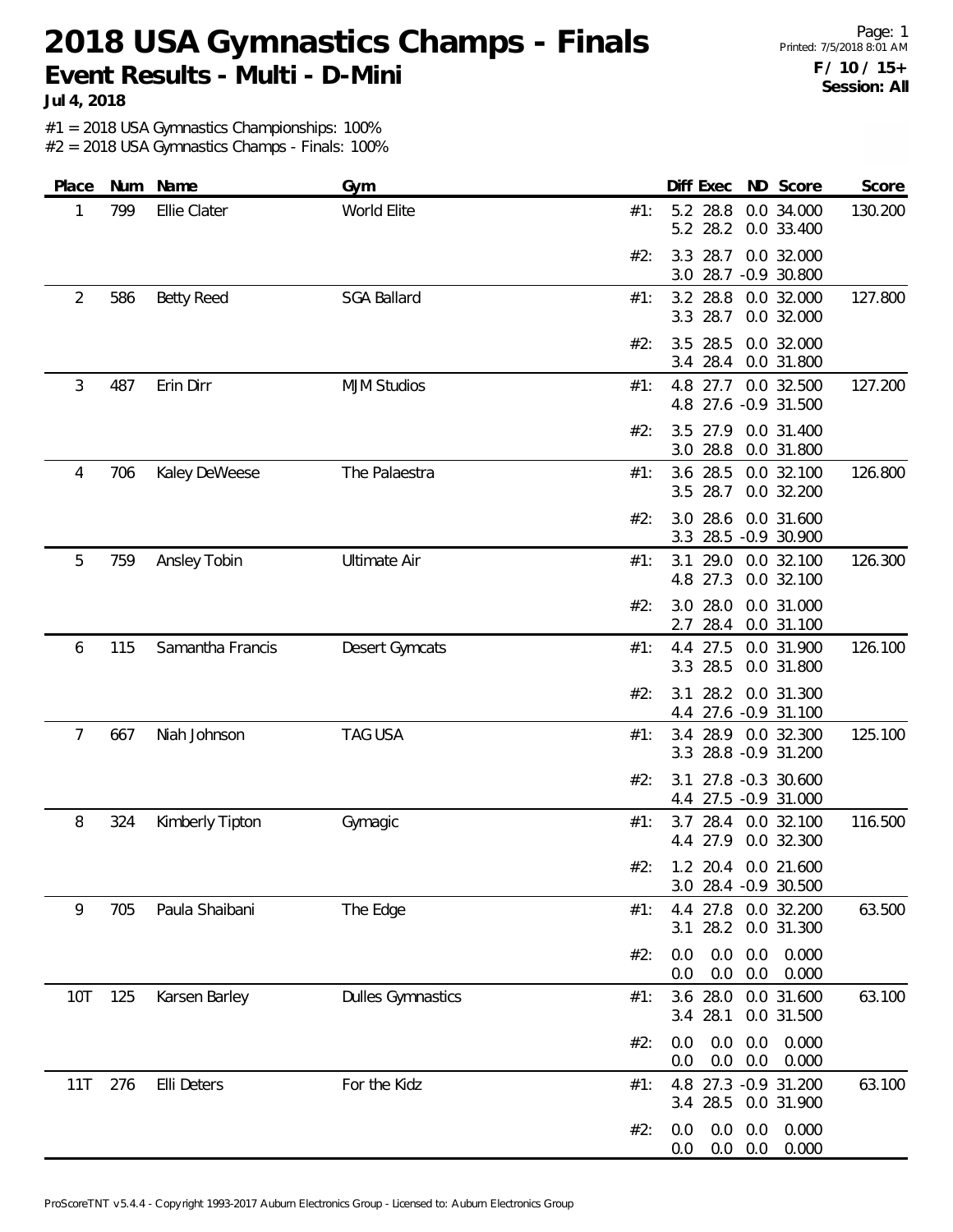Page: 2 Printed: 7/5/2018 8:01 AM **F / 10 / 15+ Session: All**

**Jul 4, 2018**

#1 = 2018 USA Gymnastics Championships: 100%

| Place      | Num | Name               | Gym                                                                 | Score<br>Diff Exec<br>ND Score                                          |
|------------|-----|--------------------|---------------------------------------------------------------------|-------------------------------------------------------------------------|
| 12T        | 518 | Joy Miller         | Northwest Aerials                                                   | 3.6 27.9<br>0.0 31.500<br>63.000<br>#1:<br>27.1<br>0.0 31.500<br>4.4    |
|            |     |                    |                                                                     | #2:<br>0.0<br>0.0<br>0.0<br>0.000<br>0.0<br>0.0<br>0.0<br>0.000         |
| 13T        | 756 | McKenzie Petrich   | <b>Ultimate Air</b>                                                 | 0.0 31.500<br>3.6 27.9<br>63.000<br>#1:<br>3.0 28.5<br>0.0 31.500       |
|            |     |                    |                                                                     | 0.0<br>0.0<br>#2:<br>0.0<br>0.000<br>0.0<br>0.0<br>0.000<br>0.0         |
| 14T        | 132 | Nikita Oberoi      | <b>Dulles Gymnastics</b>                                            | 62.800<br>4.4<br>27.7 -0.9 31.200<br>#1:<br>28.5<br>0.0 31.600<br>3.1   |
|            |     |                    | 0.0<br>0.0<br>#2:<br>0.0<br>0.000<br>$0.0\,$<br>0.0<br>0.0<br>0.000 |                                                                         |
| 15T        | 694 | Evelyn Williamson  | <b>TEG</b>                                                          | 62.800<br>28.4<br>0.0 31.800<br>3.4<br>#1:<br>2.9<br>28.1<br>0.0 31.000 |
|            |     |                    |                                                                     | 0.000<br>#2:<br>0.0<br>0.0<br>0.0<br>0.0<br>0.0<br>0.000<br>0.0         |
| 16         | 773 | Kira Schwartz      | Wallers GymJam                                                      | 27.8<br>0.0 31.700<br>62.700<br>3.9<br>#1:<br>4.4 27.5 -0.9 31.000      |
|            |     |                    |                                                                     | #2:<br>0.0<br>0.0<br>0.0<br>0.000<br>0.0<br>0.0<br>0.0<br>0.000         |
| 17         | 175 | <b>Emily White</b> | Edge Sports                                                         | 3.3 28.4<br>62.200<br>0.0 31.700<br>#1:<br>3.5 27.3 -0.3 30.500         |
|            |     |                    |                                                                     | 0.0<br>#2:<br>0.0<br>0.0<br>0.000<br>0.0<br>0.0<br>0.0<br>0.000         |
| <b>18T</b> | 486 | Mary DesJardins    | <b>MJM Studios</b>                                                  | 28.1<br>62.100<br>0.0 31.200<br>3.1<br>#1:<br>3.0 27.9<br>0.0 30.900    |
|            |     |                    |                                                                     | 0.000<br>#2:<br>0.0<br>0.0<br>0.0<br>0.0<br>0.0<br>0.000<br>0.0         |
| <b>19T</b> | 593 | Caroline Hudson    | SGT                                                                 | 26.8 -1.2 30.000<br>62.100<br>#1:<br>4.4<br>3.5 28.6 0.0 32.100         |
|            |     |                    |                                                                     | #2: 0.0 0.0 0.0 0.000<br>0.0<br>0.0<br>0.0<br>0.000                     |
| 20T        | 51  | Ella Born          | Airborne Colorado                                                   | 2.7 28.4 0.0 31.100<br>62.000<br>#1:<br>3.0 27.9<br>0.0 30.900          |
|            |     |                    |                                                                     | 0.0<br>0.0<br>0.0<br>0.000<br>#2:<br>0.0<br>0.0<br>0.000<br>0.0         |
| 21T        | 603 | Elise Kinyanjui    | <b>Silver Stars</b>                                                 | 0.0 30.900<br>62.000<br>27.8<br>#1:<br>3.1<br>3.0 28.1<br>0.0 31.100    |
|            |     |                    |                                                                     | 0.0<br>0.0<br>0.0<br>0.000<br>#2:<br>0.0<br>0.0<br>0.000<br>0.0         |
| 22         | 353 | Gloriana O'Neil    | <b>Gypsy Flyers</b>                                                 | 3.3 27.8 0.0 31.100<br>61.600<br>#1:<br>3.0 27.5<br>0.0 30.500          |
|            |     |                    |                                                                     | 0.000<br>#2:<br>0.0<br>0.0<br>0.0<br>0.0<br>0.000<br>0.0<br>0.0         |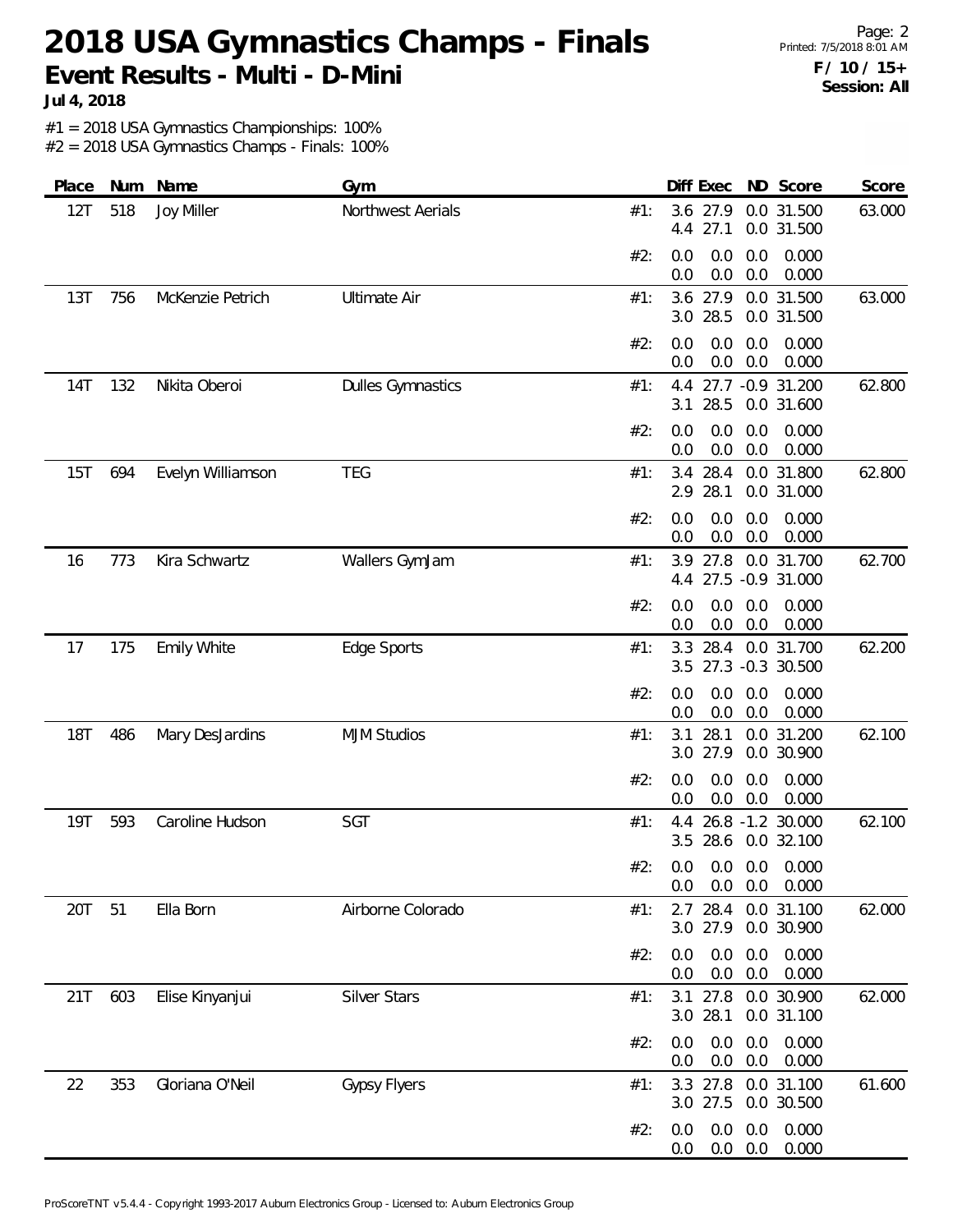Page: 3 Printed: 7/5/2018 8:01 AM **F / 10 / 15+ Session: All**

**Jul 4, 2018**

#1 = 2018 USA Gymnastics Championships: 100%

| Place      | Num         | Name                 | Gym                                                                | Diff Exec ND Score<br>Score                                             |
|------------|-------------|----------------------|--------------------------------------------------------------------|-------------------------------------------------------------------------|
| 23         | 284         | Danielle Mahoney     | <b>G-Force Gymnastics</b>                                          | 2.7 28.0<br>0.0 30.700<br>61.400<br>#1:<br>27.9 -0.3 30.700<br>3.1      |
|            |             |                      |                                                                    | 0.0<br>#2:<br>0.0<br>0.0<br>0.000<br>0.0<br>0.0<br>0.000<br>0.0         |
| 24T        | 713         | Abby Dunham          | Top Star                                                           | 28.2<br>0.0 31.300<br>61.300<br>3.1<br>#1:<br>3.2 27.7 -0.9 30.000      |
|            |             |                      |                                                                    | 0.0<br>0.0<br>0.000<br>#2:<br>0.0<br>0.0<br>0.0<br>0.0<br>0.000         |
| 25T        | 752         | Elli Harris          | <b>Ultimate Air</b>                                                | 3.0 28.3 -0.9 30.400<br>61.300<br>#1:<br>3.2 27.7<br>0.0 30.900         |
|            |             |                      | 0.0<br>0.0<br>0.000<br>#2:<br>0.0<br>0.0<br>0.0<br>0.0<br>0.000    |                                                                         |
| 26T<br>612 | Amanda Coes | So Cal TTC           | 60.900<br>27.8<br>0.0 30.900<br>#1:<br>3.1<br>3.2 27.1 -0.3 30.000 |                                                                         |
|            |             |                      |                                                                    | 0.0<br>#2:<br>0.0<br>0.0<br>0.000<br>0.0<br>0.0<br>0.000<br>0.0         |
| 27T        | 689         | Sarah Harvey         | <b>TEG</b>                                                         | 3.2 27.4 -1.2 29.400<br>60.900<br>#1:<br>3.4 28.1<br>0.0 31.500         |
|            |             |                      |                                                                    | #2:<br>0.0<br>0.0<br>0.0<br>0.000<br>0.0<br>0.0<br>0.0<br>0.000         |
| 28T        | 361         | Alexandra Holmen     | Gypys Flyers Eagan                                                 | 60.700<br>3.0 27.8<br>0.0 30.800<br>#1:<br>27.1<br>$-0.3$ 29.900<br>3.1 |
|            |             |                      |                                                                    | 0.0<br>0.0<br>0.0<br>#2:<br>0.000<br>0.0<br>0.0<br>0.000<br>0.0         |
| 29T        | 418         | Katherine Omo-Osagie | Infinite Bounds                                                    | 60.700<br>3.6 27.3 -0.9 30.000<br>#1:<br>3.7 27.9 -0.9 30.700           |
|            |             |                      |                                                                    | 0.0<br>0.000<br>#2:<br>0.0<br>0.0<br>0.0<br>0.0<br>0.000<br>0.0         |
| 30         | 394         | Rosa Mazzuca         | <b>High Energy</b>                                                 | 27.3<br>0.0 30.600<br>60.600<br>#1:<br>3.3<br>3.0 27.9 -0.9 30.000      |
|            |             |                      |                                                                    | #2: 0.0 0.0 0.0 0.000<br>$0.0\quad 0.0$<br>0.000<br>0.0                 |
| 31         | 435         | Amanda Binger        | KC Trampoline Club                                                 | 2.9 28.1 -0.9 30.100<br>60.000<br>#1:<br>2.7 28.1 -0.9 29.900           |
|            |             |                      |                                                                    | 0.0<br>0.0<br>0.0<br>0.000<br>#2:<br>0.0<br>0.0<br>0.0<br>0.000         |
| 32         | 349         | Brenna Busch         | <b>Gypsy Flyers</b>                                                | $1.2$ 20.7<br>0.0 21.900<br>52.800<br>#1:<br>3.0 27.9<br>0.0 30.900     |
|            |             |                      |                                                                    | 0.0<br>0.0<br>0.0<br>0.000<br>#2:<br>0.0<br>0.0<br>0.000<br>0.0         |
| 33         | 485         | Jenna Clark          | <b>MJM Studios</b>                                                 | 52.400<br>1.2 20.6 0.0 21.800<br>#1:<br>3.0 28.5 -0.9 30.600            |
|            |             |                      |                                                                    | 0.0<br>0.0<br>0.000<br>0.0<br>#2:<br>$0.0\quad 0.0$<br>0.000<br>0.0     |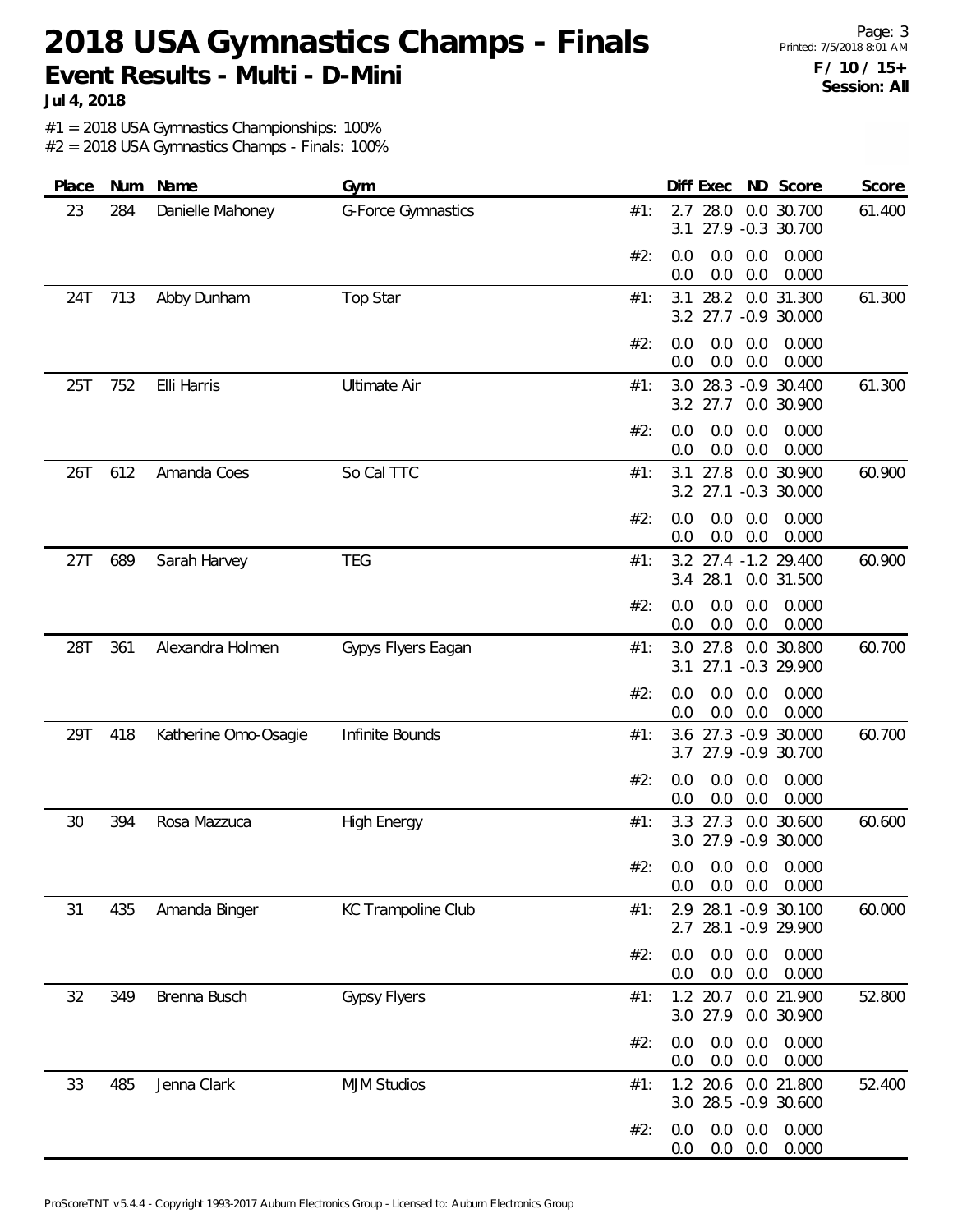Page: 4 Printed: 7/5/2018 8:01 AM **F / 10 / 15+ Session: All**

**Jul 4, 2018**

#1 = 2018 USA Gymnastics Championships: 100%

| Place | Num | Name               | Gym             |     | Diff Exec                                  |            | ND Score       | Score  |
|-------|-----|--------------------|-----------------|-----|--------------------------------------------|------------|----------------|--------|
| 34    | 95  | Rebecca Stevenson  | Cabarrus County | #1: | 3.0 27.9 0.0 30.900<br>0.5 20.1 0.0 20.600 |            |                | 51.500 |
|       |     |                    |                 | #2: | 0.0<br>0.0<br>0.0<br>0.0                   | 0.0<br>0.0 | 0.000<br>0.000 |        |
| 35    | 708 | Helena Perez-Stark | The Palaestra   | #1: | 20.1<br>0.7<br>2.9 25.0 -0.3 27.600        |            | 0.0 20.800     | 48.400 |
|       |     |                    |                 | #2: | 0.0<br>0.0<br>0.0<br>0.0                   | 0.0<br>0.0 | 0.000<br>0.000 |        |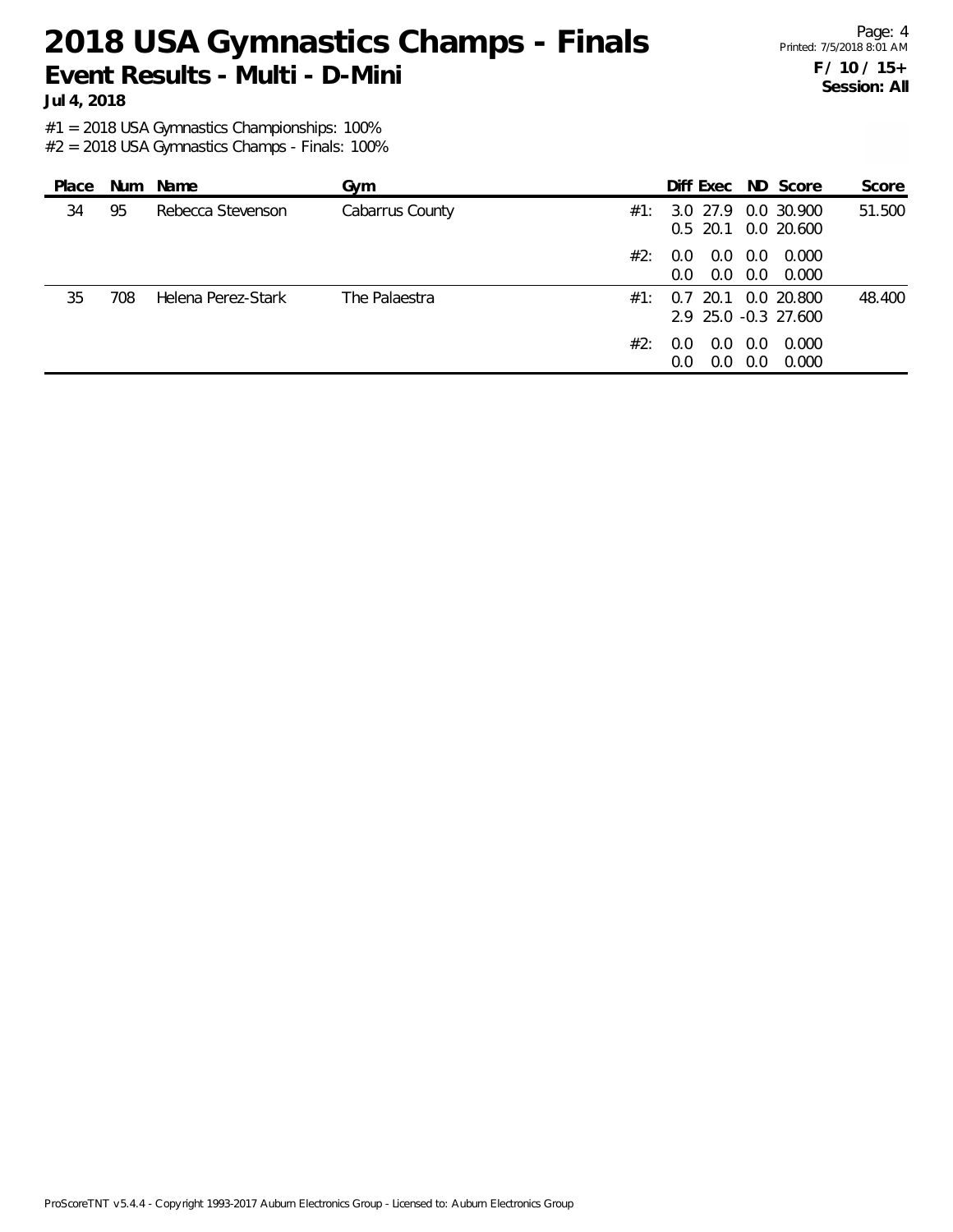Page: 1 Printed: 7/5/2018 9:05 AM **M / 10 / 15+ Session: All**

**Jul 4, 2018**

#1 = 2018 USA Gymnastics Championships: 100%

| Place | Num | Name              | Gym                        | Diff Exec ND Score<br>Score                                             |
|-------|-----|-------------------|----------------------------|-------------------------------------------------------------------------|
| 1     | 425 | Smith Light       | <b>Integrity Athletics</b> | 5.6 27.6<br>0.0 33.200<br>132.700<br>#1:<br>5.6 28.5<br>0.0 34.100      |
|       |     |                   |                            | 5.2 28.0<br>0.0 33.200<br>#2:<br>4.5<br>28.6 -0.9 32.200                |
| 2     | 698 | Dominic Dumas     | <b>TFS</b>                 | 29.0<br>0.0 35.000<br>6.0<br>132.600<br>#1:<br>5.6 27.3<br>0.0 32.900   |
|       |     |                   |                            | 28.1<br>0.0 33.300<br>#2:<br>5.2<br>4.4 27.9 -0.9 31.400                |
| 3T    | 617 | Matt Whitmer      | So Cal TTC                 | 5.2 28.7 0.0 33.900<br>131.100<br>#1:<br>5.2 27.9<br>0.0 33.100         |
|       |     |                   |                            | 28.1 - 0.9 32.400<br>5.2<br>#2:<br>28.2 -0.9 31.700<br>4.4              |
| 4T    | 821 | Devon Sipe        | <b>XAIR</b>                | 5.2 28.8<br>0.0 34.000<br>131.100<br>#1:<br>5.2 27.8 0.0 33.000         |
|       |     |                   |                            | 3.5 28.6 0.0 32.100<br>#2:<br>27.1 -0.3 32.000<br>5.2                   |
| 5     | 68  | Harley Jones      | All American               | 28.1 0.0 32.900<br>4.8<br>129.200<br>#1:<br>4.8 28.0 -0.3 32.500        |
|       |     |                   |                            | 28.4 0.0 32.800<br>#2:<br>4.4<br>3.3 28.6 -0.9 31.000                   |
| 6     | 460 | Aiden Nielson     | <b>LTC</b> Elite           | 128.500<br>6.0 27.3 -0.9 32.400<br>#1:<br>4.8 27.9 0.0 32.700           |
|       |     |                   |                            | 2.9 28.8<br>0.0 31.700<br>#2:<br>3.4 28.3<br>0.0 31.700                 |
| 7     | 24  | Christian Mojica  | Acrotex                    | 127.200<br>4.8 28.3 -0.9 32.200<br>#1:<br>4.8 28.4 0.0 33.200           |
|       |     |                   |                            | 27.5 -0.9 30.100<br>3.5<br>#2:<br>28.3 0.0 31.700<br>3.4                |
| 8     | 719 | Nate Stearns      | Top Star                   | 5.2 28.0 -0.3 32.900<br>86.100<br>#1:<br>5.2 27.2 -0.3 32.100           |
|       |     |                   |                            | #2: 0.7 20.4 0.0 21.100<br>0.000<br>0.0<br>0.0<br>0.0                   |
| 9     | 674 | Merrill Hunter    | Team Legacy                | 5.2 27.7 -0.3 32.600<br>64.800<br>#1:<br>5.2 27.3 -0.3 32.200           |
|       |     |                   |                            | $0.0\ 0.0$<br>0.0<br>0.000<br>#2:<br>0.0<br>0.0<br>0.000<br>0.0         |
| 10    | 251 | Jonathan Reagan   | Flip Force NC              | 5.2 27.8<br>0.0 33.000<br>64.600<br>#1:<br>4.8 27.7 -0.9 31.600         |
|       |     |                   |                            | $0.0\quad 0.0$<br>0.000<br>#2:<br>0.0<br>$0.0\quad 0.0$<br>0.000<br>0.0 |
| 11    | 241 | Christopher Lucio | Flip Force                 | 64.000<br>4.8 27.5 -0.9 31.400<br>#1:<br>5.6 27.9 -0.9 32.600           |
|       |     |                   |                            | 0.0<br>0.0<br>0.000<br>0.0<br>#2:<br>$0.0\ 0.0$<br>0.000<br>0.0         |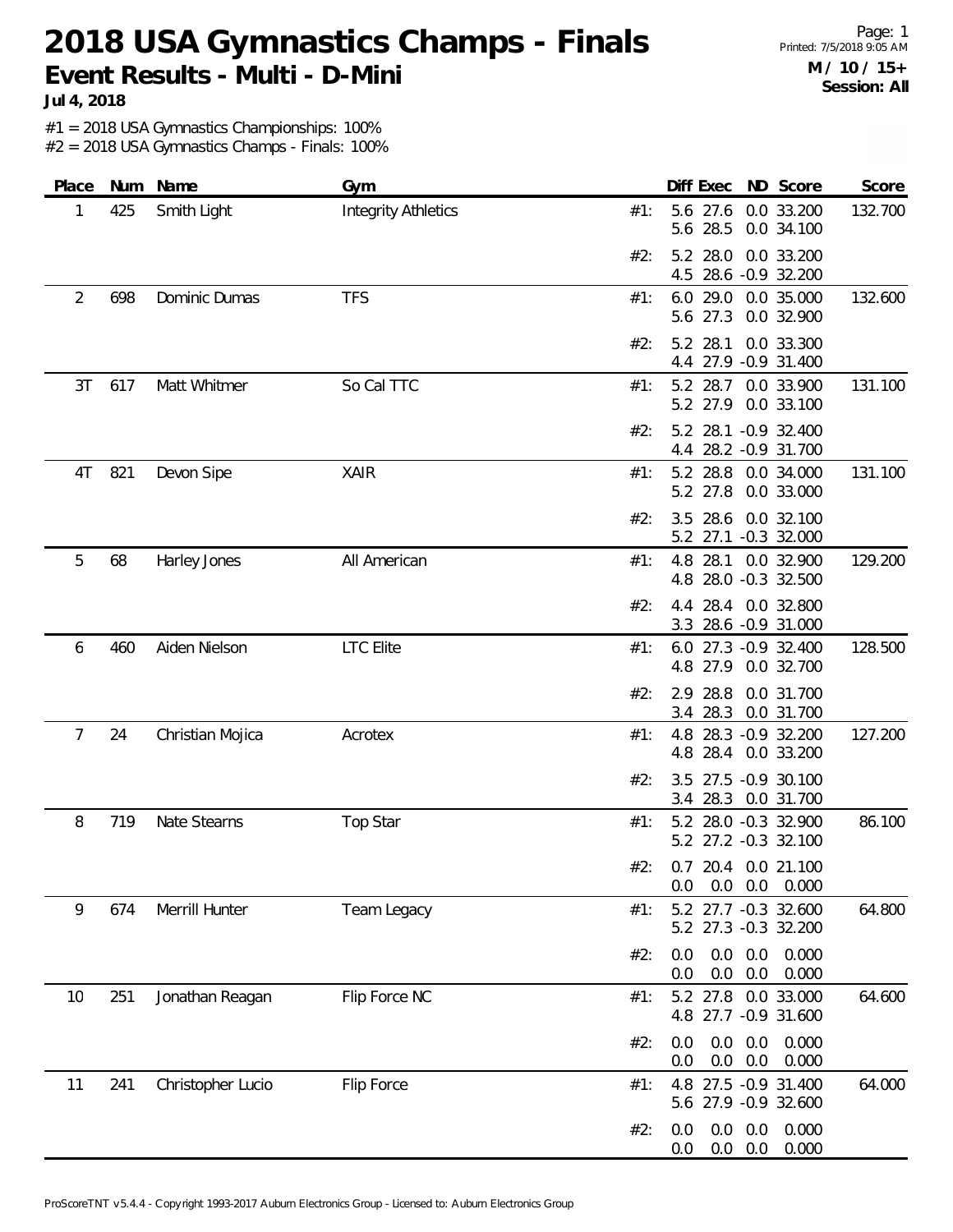Page: 2 Printed: 7/5/2018 9:05 AM **M / 10 / 15+ Session: All**

**Jul 4, 2018**

#1 = 2018 USA Gymnastics Championships: 100%

| Place | Num | Name                | Gym                         | Diff Exec ND Score<br>Score                                             |
|-------|-----|---------------------|-----------------------------|-------------------------------------------------------------------------|
| 12    | 66  | Aaron Jett          | All American                | 3.5 28.7<br>0.0 32.200<br>63.900<br>#1:<br>3.5 28.5 -0.3 31.700         |
|       |     |                     |                             | #2:<br>0.0<br>0.0<br>0.0<br>0.000<br>0.0<br>0.0<br>0.000<br>0.0         |
| 13T   | 278 | Logan Pratt         | For the Kidz                | 28.3<br>0.0 31.800<br>3.5<br>63.000<br>#1:<br>28.1<br>3.1<br>0.0 31.200 |
|       |     |                     |                             | 0.0<br>0.0<br>0.000<br>#2:<br>0.0<br>0.0<br>0.0<br>0.0<br>0.000         |
| 14T   | 611 | Zachary Chesler     | So Cal TTC                  | 63.000<br>3.6 28.1 -0.9 30.800<br>#1:<br>3.5<br>28.7<br>0.0 32.200      |
|       |     |                     |                             | 0.0<br>0.0<br>0.000<br>#2:<br>0.0<br>0.0<br>0.0<br>0.0<br>0.000         |
| 15    | 356 | Jack Yerxa          | <b>Gypsy Flyers</b>         | 62.000<br>27.0 -1.2 30.600<br>#1:<br>4.8<br>4.4 27.3 -0.3 31.400        |
|       |     |                     |                             | 0.000<br>#2:<br>0.0<br>0.0<br>0.0<br>0.0<br>0.0<br>0.000<br>0.0         |
| 16    | 548 | T.J. Reed           | Powerhouse                  | 27.0 -0.9 30.500<br>#1:<br>61.900<br>4.4<br>3.5 27.9<br>0.0 31.400      |
|       |     |                     |                             | 0.0<br>#2:<br>0.0<br>0.0<br>0.000<br>0.0<br>0.0<br>0.0<br>0.000         |
| 17    | 388 | Kaden Garcia        | High Altitude               | 61.100<br>4.8 24.9 -0.3 29.400<br>#1:<br>27.8 - 0.9 31.700<br>4.8       |
|       |     |                     |                             | 0.0<br>0.0<br>0.0<br>0.000<br>#2:<br>0.0<br>0.0<br>0.0<br>0.000         |
| 18    | 649 | Connor DeJesus      | <b>Sunflower Gymnastics</b> | 55.000<br>20.2 0.0 22.600<br>2.4<br>#1:<br>4.8 28.5 -0.9 32.400         |
|       |     |                     |                             | 0.0<br>0.000<br>#2:<br>0.0<br>0.0<br>0.0<br>0.0<br>0.000<br>0.0         |
| 19    | 64  | Christian English   | All American                | 19.8<br>0.0 22.600<br>#1:<br>2.8<br>54.900<br>4.8 27.5<br>0.0 32.300    |
|       |     |                     |                             | #2: 0.0 0.0 0.0 0.000<br>$0.0$ $0.0$ $0.000$<br>0.0                     |
| 20    | 144 | Chris Butler        | Dynamite Gymnastics         | 4.4 27.2 -1.2 30.400<br>53.900<br>#1:<br>1.3 26.4 -4.2 23.500           |
|       |     |                     |                             | $0.0$ $0.0$ $0.000$<br>#2:<br>0.0<br>0.0<br>0.0<br>0.000<br>0.0         |
| 21    | 288 | Christopher Daniels | Galaxy                      | 4.8 28.0 -0.9 31.900<br>53.600<br>#1:<br>1.2 20.5 0.0 21.700            |
|       |     |                     |                             | $0.0\quad 0.0$<br>0.0<br>0.000<br>#2:<br>$0.0\quad 0.0$<br>0.000<br>0.0 |
| 22    | 74  | CJ Castiglione      | American Airborne           | 22.300<br>2.4 20.2 -0.3 22.300<br>#1:<br>0.0<br>0.0<br>0.0<br>0.000     |
|       |     |                     |                             | 0.0<br>0.0<br>0.000<br>#2:<br>0.0<br>$0.0\quad 0.0$<br>0.000<br>0.0     |